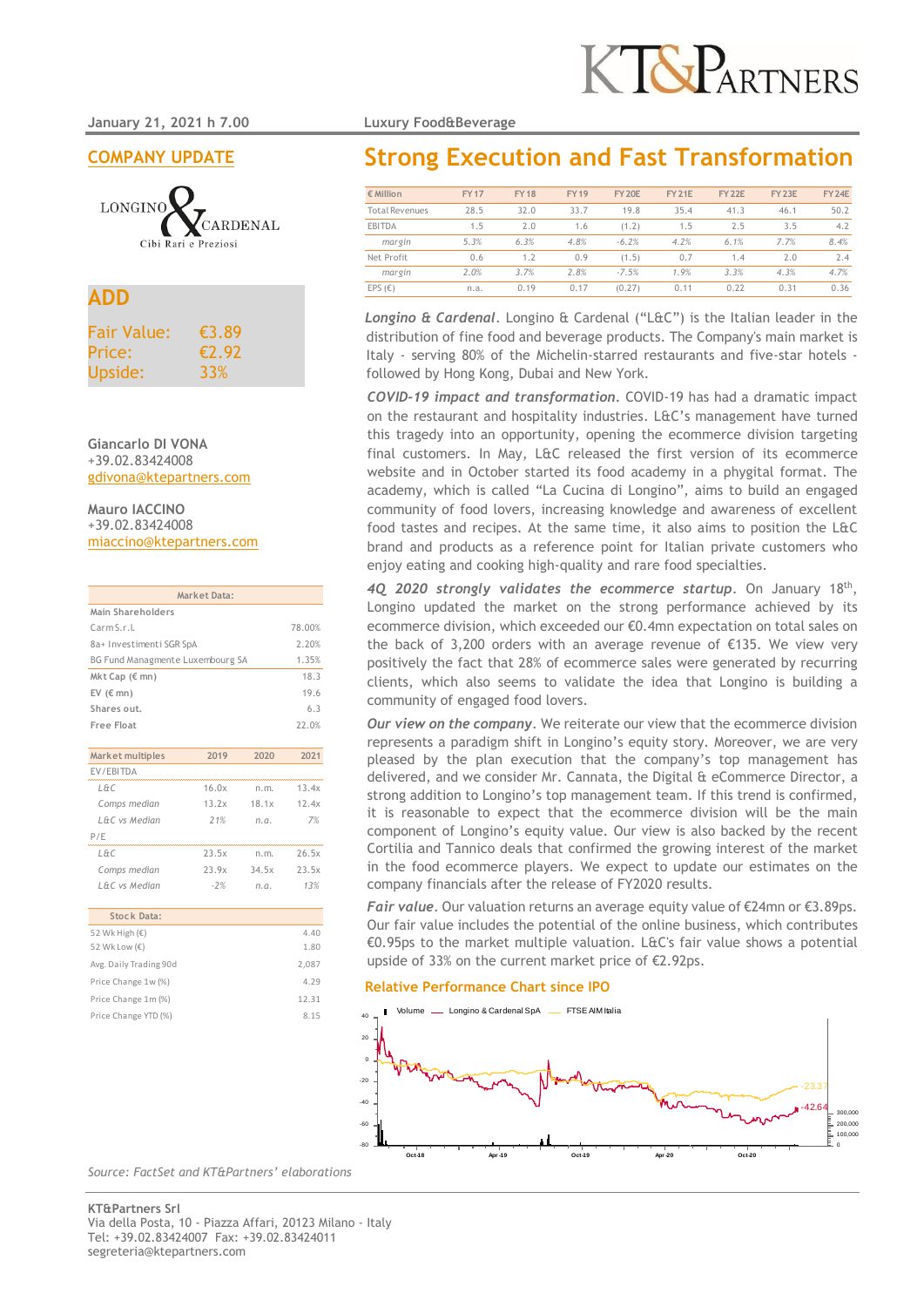# KT&PARTNERS

### **L&C – Key Data**

| Current price $(E)$<br>Fair Value $(\epsilon)$ |             |                       |             | Sector                         |             | Free Float (%) |             |             |  |
|------------------------------------------------|-------------|-----------------------|-------------|--------------------------------|-------------|----------------|-------------|-------------|--|
| 2.92                                           |             | 3.89                  |             | Food & Beverage - Distribution |             |                |             | 22%         |  |
| Per Share Data                                 | 2017A       | 2018A                 | 2019A       | 2020E                          | 2021E       | 2022E          | 2023E       | 2024E       |  |
| Total shares outstanding (mn)                  | n.m.        | 6.25                  | 6.25        | 6.25                           | 6.25        | 6.25           | 6.25        | 6.25        |  |
| EPS                                            | n.m.        | 0.19                  | 0.17        | (0.27)                         | 0.11        | 0.22           | 0.31        | 0.36        |  |
| Dividend per share (ord)                       | n.a.        | n.a.                  | n.a.        | n.a.                           | n.a.        | n.a.           | n.a.        | n.a.        |  |
| Dividend pay out ratio (%)                     | n.a.        | n.a.                  | n.a.        | n.a.                           | n.a.        | n.a.           | n.a.        | n.a.        |  |
| Profit and Loss (EUR million)                  |             |                       |             |                                |             |                |             |             |  |
| Revenues                                       | 28.5        | 32.0                  | 33.7        | 19.8                           | 35.4        | 41.3           | 46.1        | 50.2        |  |
| EBITDA                                         | 1.5         | 2.0                   | $1.6 -$     | 1.2                            | 1.5         | 2.5            | 3.5         | 4.2         |  |
| EBIT                                           | 1.4         | 1.8                   | $1.3 -$     | 1.6                            | 1.0         | 2.0            | 2.9         | 3.5         |  |
| EBT                                            | 0.9         | 1.7                   | $1.3 -$     | 1.9                            | 0.9         | 1.9            | 2.8         | 3.4         |  |
| Taxes                                          | (0.4)       | (0.5)                 | (0.4)       | 0.4                            | (0.3)       | (0.6)          | (0.9)       | (1.0)       |  |
| Tax rate                                       | 41%         | 28%                   | 28%         | 20%                            | 29%         | 30%            | 30%         | 30%         |  |
| Net Income*                                    | 0.7         | 1.2                   | $0.9 -$     | 1.4                            | 0.7         | 1.4            | 2.0         | 2.4         |  |
| Net Income attributable to the Group           | 0.6         | 1.2                   | $1.0 -$     | 1.7                            | 0.7         | 1.4            | 1.9         | 2.2         |  |
| <b>Balance Sheet (EUR million)</b>             |             |                       |             |                                |             |                |             |             |  |
| Total fixed assets                             | 1.4         | 2.2                   | 2.6         | 2.4                            | 2.4         | 2.5            | 2.4         | 2.4         |  |
| Net Working Capital (NWC)                      | 2.6         | 3.5                   | 3.8         | 5.3                            | 5.8         | 6.3            | 6.4         | 6.6         |  |
| Provisions                                     | (0.5)       | (0.6)                 | (0.6)       | (0.8)                          | (0.9)       | (1.1)          | (1.3)       | (1.5)       |  |
| Total Net capital employed                     | 3.6         | 5.0                   | 5.8         | 7.0                            | 7.3         | 7.6            | 7.5         | 7.4         |  |
| Net financial position/(Cash)                  | 3.1         | (1.2)                 | (1.4)       | 1.3                            | 0.9         | (0.1)          | (2.1)       | (4.7)       |  |
| Group Shareholder's Equity                     | 0.5         | 6.2                   | 7.3         | 5.6                            | 6.3         | 7.7            | 9.6         | 11.8        |  |
| Minorities                                     | 0.0         | (0.0)                 | (0.1)       | 0.1                            | 0.0         | 0.0            | 0.1         | 0.2         |  |
| Total Shareholder's Equity                     | 0.5         | 6.2                   | 7.2         | 5.7                            | 6.4         | 7.7            | 9.7         | 12.1        |  |
| Cash Flow (EUR million)                        |             |                       |             |                                |             |                |             |             |  |
|                                                |             |                       |             |                                |             |                |             |             |  |
| Net operating cash flow                        |             | 1.5                   | $1.3 -$     | 0.9                            | 1.2         | 1.9            | 2.6         | 3.1         |  |
| Change in NWC                                  |             | (0.8)                 | (0.4)       | (1.5)                          | (0.5)       | (0.4)          | (0.1)       | (0.2)       |  |
| Capital expenditure                            |             | (0.5)                 | (0.0)       | (0.2)                          | (0.4)       | (0.6)          | (0.6)       | (0.6)       |  |
| Other cash items/Uses of funds                 |             | 0.1                   | 0.0         | 0.2                            | 0.2         | 0.2            | 0.2         | 0.2         |  |
| Free cash flow                                 |             | 0.2                   | 0.9         | (2.4)                          | 0.4         | 1.1            | 2.1         | 2.6         |  |
| <b>Enterprise Value (EUR million)</b>          |             |                       |             |                                |             |                |             |             |  |
| Market Cap                                     | n.a.        | 27.2                  | 24.7        | 18.3                           | 18.3        | 18.3           | 18.3        | 18.3        |  |
| Minorities                                     | 0<br>$\sim$ | $\mathbb O$<br>$\sim$ | $\mathbb O$ | $\mathbb O$                    | $\mathbf 0$ | $\mathbf 0$    | $\mathbb O$ | $\mathbf 0$ |  |
| Net financial position/(Cash)                  | 3.1         | (1.2)                 | (1.4)       | 1.3                            | 0.9         | (0.1)          | (2.1)       | (4.7)       |  |
| Enterprise value                               | n.m.        | 26                    | 23          | 20                             | 19          | 18             | 16          | 14          |  |
| Ratios (%)                                     |             |                       |             |                                |             |                |             |             |  |
| EBITDA margin                                  | 5.3%        | 6.3%                  | 4.8%        | $-6.2%$                        | 4.2%        | 6.1%           | 7.7%        | 8.4%        |  |
| EBIT margin                                    | 4.8%        | 5.6%                  | 3.7%        | $-8.1%$                        | 2.9%        | 4.9%           | 6.4%        | 7.0%        |  |
| Gearing - Debt/equity                          | 593.5%      | $-19.1%$              | $-18.9%$    | 22.4%                          | 14.4%       | $-1.4%$        | $-22.3%$    | $-39.5%$    |  |
| Interest cover on EBIT                         | 20.1%       | 4.7%                  | 4.5%        | $-3.2%$                        | 5.0%        | 2.6%           | 1.8%        | 1.5%        |  |
| NFP/EBITDA                                     | 2.0x        | (0.6x)                | (0.8x)      | (1.0x)                         | 0.6x        | (0.0x)         | (0.6x)      | (1.1x)      |  |
| ROCE                                           | 38.2%       | 35.5%                 | 21.6%       | $-23.2%$                       | 14.3%       | 26.6%          | 38.9%       | 47.4%       |  |
| ROE                                            | 115.4%      | 19.5%                 | 14.4%       | $-29.6%$                       | 10.9%       | 17.6%          | 20.0%       | 19.0%       |  |
| EV/Sales                                       | n.m.        | 0.9x                  | 0.8x        | 1.0x                           | 0.6x        | 0.5x           | 0.4x        | 0.4x        |  |
| EV/EBITDA                                      | n.m.        | 14.2x                 | 16.0x       | n.m.                           | 13.4x       | 7.8x           | 5.6x        | 4.7x        |  |
| P/E                                            | n.m.        | 22.3x                 | 23.5x       | n.m.                           | 26.5x       | 13.5x          | 9.5x        | 8.1x        |  |
| Free cash flow yield                           | n.m.        | 0.9%                  | 3.4%        | $-12.4%$                       | 2.1%        | 5.5%           | 10.7%       | 13.2%       |  |
| Growth Rates (%)                               |             |                       |             |                                |             |                |             |             |  |
| Sales                                          | n.a.        | n.m.                  | 5.2%        | $-41.1%$                       | 78.3%       | 16.7%          | 11.6%       | 8.9%        |  |
| EBITDA                                         | n.a.        | n.m.                  | $-18.8%$    | $-174.9%$                      | $-220.7%$   | 71.5%          | 39.7%       | 18.7%       |  |
| EBIT                                           | n.a.        | n.m.                  | $-29.9%$    | $-228.6%$                      | $-164.3%$   | 94.4%          | 45.3%       | 19.5%       |  |
| Net Income                                     | n.a.        | n.m.                  | $-22.2%$    | $-255.2%$                      | $-151.5%$   | 98.4%          | 45.0%       | 20.8%       |  |

*Source: Company data and KT&Partners' elaborations*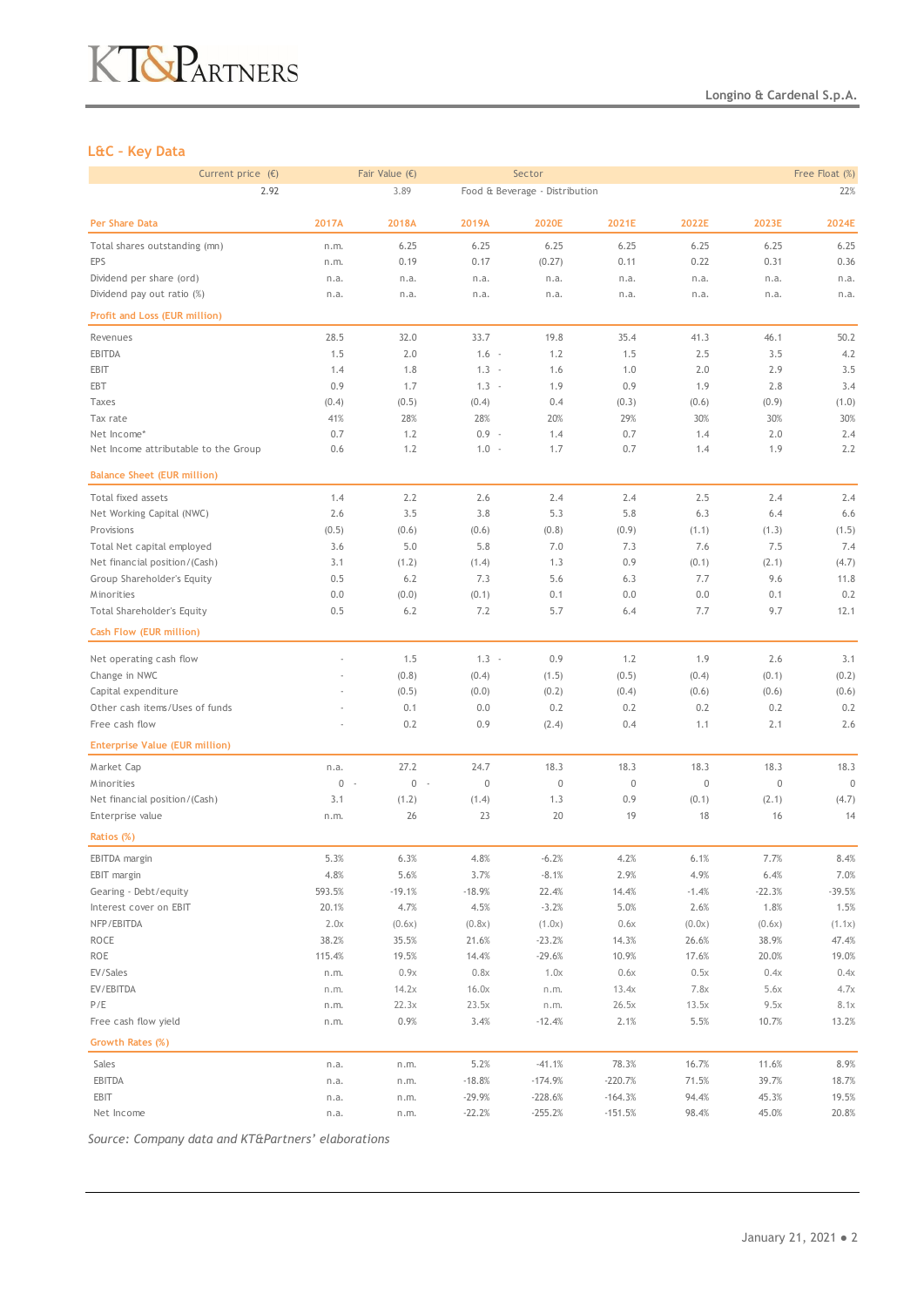# **Valuation**

### **Overview**

Following the projections of L&C's future financials, we carried out the valuations of the Company by applying the following methods: i) DCF method; ii) EV/EBITDA multiple and P/E - which capture L&C's traditional business; and iii) EV/Sales multiple on online business.

According to the different valuation methods, our estimated fair value is equal to €24.3mn or €3.89ps.

#### **Valuation Summary**

|                          | Equity Value $\epsilon$ mn | Value per share $\epsilon$ |
|--------------------------|----------------------------|----------------------------|
| <b>DCF</b>               | 25.7                       | 4.11                       |
| EV/EBITDA                | 17.3                       | 2.77                       |
| P/F                      | 16.6                       | 2.66                       |
| Average - Multiples      | 17.0                       | 2.71                       |
| Online B2C               | 6.0                        | 0.95                       |
| Sum of parts - Multiples | 77.9                       | 3.67                       |
| Avergae - btw method     | 24.3                       | 3.89                       |

*Source: KT&Partners' elaboration*

## **Online Upside**

We note that the market multiple valuation, being based on 2021 and 2022 data, does not capture the upside of the recently launched online business.

Therefore, we carried out a market multiple valuation of the online B2C standalone considering as a peer company Ocado Group PLC, an online grocery supermarket based in the UK. Ocado generated €2.0bn revenues in 2019 and reached €21bn of market capitalization on the London Stock Exchange.

Applying Ocado's 2020-22 EV/Sales multiples to our estimates of L&C's online business, we ended up with a market value of €6.0mn (€0.95ps).

#### **Valuation Summary**

| Multiple Valuation (€mn)          | 2020E | 2021E | 2022E |  |  |  |  |
|-----------------------------------|-------|-------|-------|--|--|--|--|
| EV/Sales Ocado                    | 8.0x  | 7.0x  | 6.0x  |  |  |  |  |
| Longino Online Sales              | 0.4   | 1.4   | 2.1   |  |  |  |  |
| Enterprise value                  | 3.2   | 9.9   | 12.5  |  |  |  |  |
| Longino Online Net Debt           | ٠     |       |       |  |  |  |  |
| <b>Equity Value</b>               | 3.2   | 9.9   | 12.5  |  |  |  |  |
| Average Equity Value              |       | 8.5   |       |  |  |  |  |
| Size/Liquidity Discount           |       | 30%   |       |  |  |  |  |
| <b>Equity Value Post-Discount</b> |       | 6.0   |       |  |  |  |  |
| Number of shares (mn)             |       | 6.25  |       |  |  |  |  |
| Value per Share $\epsilon$        | 0.95  |       |       |  |  |  |  |

*Source: KT&Partners' elaboration*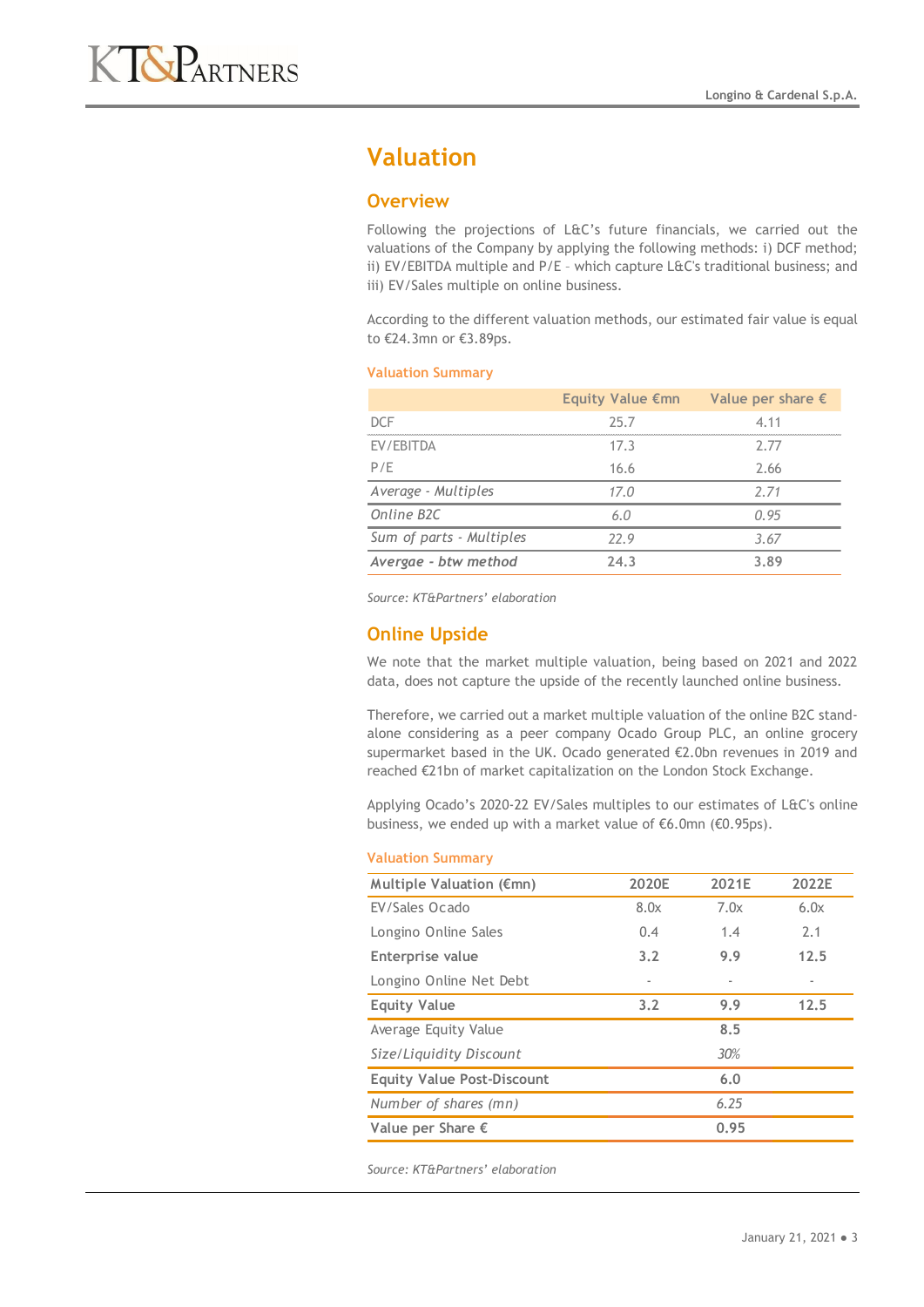

## **Peer Comparison**

We carried out an in-depth analysis of potential public companies that could be considered as peers of L&C, taking into account its core business, growth profile, profitability structure and geographical distribution. Therefore, our panel consists of nine companies:

- **MARR SpA (MARR-IT)** listed on the Borsa Italiana stock exchange with a market capitalization of ca. €1bn. MARR-IT engages in distribution of food products to the non-domestic catering sector. MARR-IT distributes its products – groceries, seafood, meat, fruit and vegetables, and equipment – to the HO.RE.CA. businesses and to canteens. The company was founded in 1972 and is headquartered in Italy. In FY19, the company reached €1.7bn of revenues.
- **METRO AG (B4B-DE)** listed on the Xetra stock exchange (Germany) with a market capitalization of ca. €4bn. METRO engages in the wholesale and foodservice distribution. The firm serves the HO.RE.CA. sector as well as independent traders. It operates through the geographical segments Germany, Western EU, Russia, Eastern EU, Asia and Other. METRO was founded in 1997 and is headquartered in Germany. In FY19, the company reached €27.3bn of revenues.
- **Bid Corporation Limited (BID-ZA)** listed on the Johannesburg stock exchange (South Africa) with a market capitalization of ca. €5bn. BID-ZA engages in the foodservice business. It operates through the following geographical segments: Australasia, UK, EU, Emerging Markets and Corporate. The company was founded by Brian Joffe in 1998 and is headquartered in South Africa. In FY19, the company reached €8bn of revenues.
- **Performance Food Group Company (PFGC)** listed on NYSE with a market capitalization of ca. €5.5bn. PFGC engages in the market and distribution of food products. It operates through the: a) Foodservice segment delivering food and food-related products to restaurants and other food-away-from-home locations, and b) Vistar segment offering candy, snacks and beverages to customers. The company was founded in 1885 and is headquartered in the USA. In FY19, the company reached €17bn of revenues.
- **US Foods Holding Corp. (USFD)** listed on the NYSE with a market capitalization of ca. €6bn. USFD operates as a foodservice distributor offering frozen and dry food and non-food products in the US. USFD is headquartered in the USA. In FY19, the company reached €23.3bn of revenues.
- **Sysco Corporation (SYY)** listed on the NYSE with a market capitalization of ca. €31bn. SYY engages in selling, marketing and distribution of food products to restaurants, healthcare and educational facilities, and lodging establishments. The company was founded in 1969 and is headquartered in the USA. In FY19, SYY reached €53bn of revenues.
- **United Natural Foods Inc. (UNFI)** listed on the NYSE with a market capitalization of ca. €1bn. UNFI engages in the distribution of natural organic and specialty foods and non-food products operating through wholesale and retail segments. The company was founded in 1976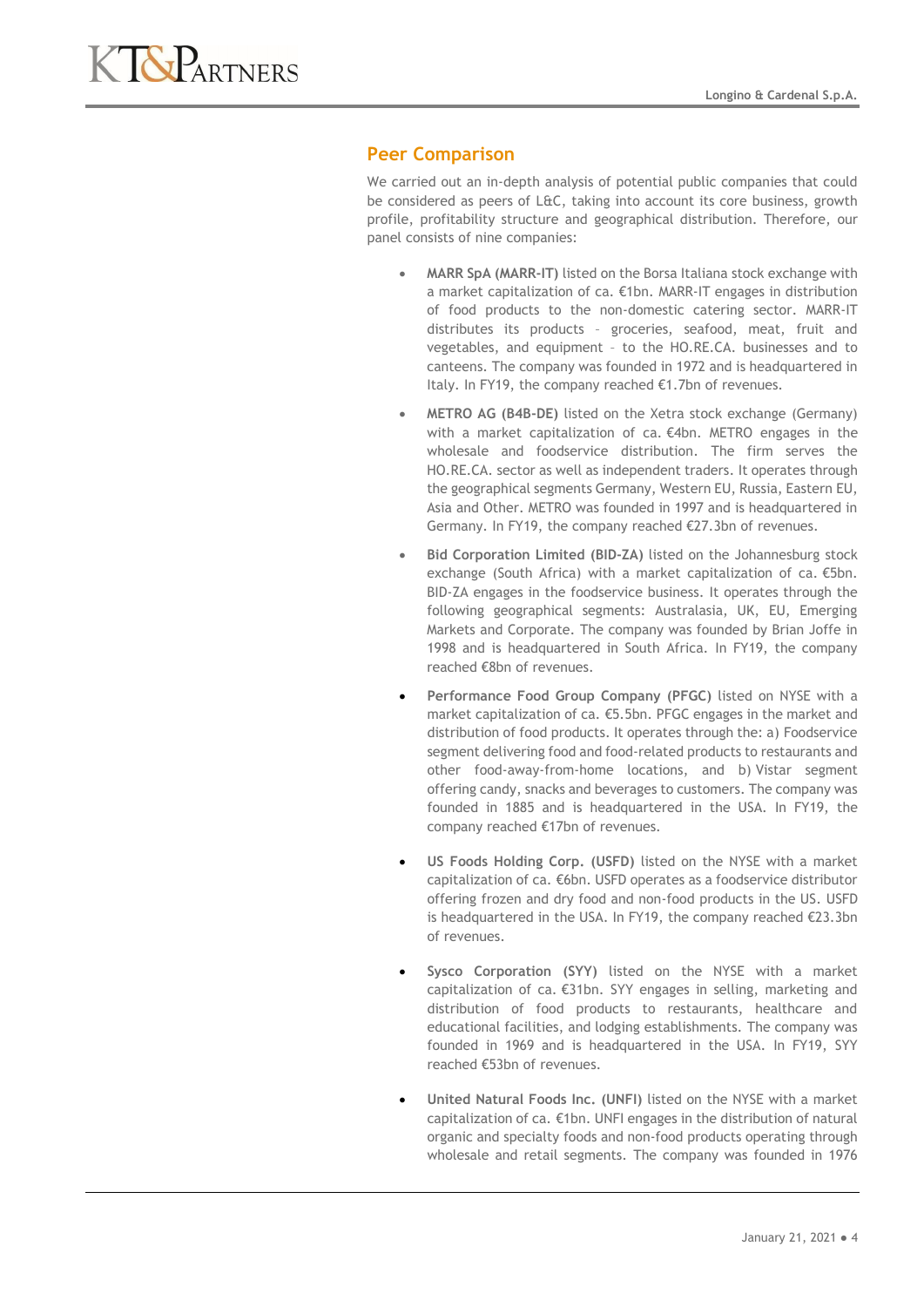

and is headquartered in the USA. In FY19, UNFI reached €20bn of revenues.

- **Premium Brands Holdings Corp. (PBH-CA)** listed on the Toronto stock exchange with a market capitalization of ca. €2.5bn. PBH-CA manufactures and distributes a variety of specialty food products. The company was founded in 1917 and is headquartered in Canada. In FY19, PBH-CA reached €2.5bn of revenues.
- **Metcash Limited (MTS-AU)** listed on the ASX stock exchange (Australia) with a market capitalization of ca. €2bn. MTS-AU engages in the distribution and marketing of consumer goods such as food, liquor and hardware. The Food segment includes the distribution of a range of products and services to independent retail outlets and hotels. The company was founded in 1927 and is headquartered in Australia. In FY19, MTS reached €7.9bn of revenues.

We analyzed the peer companies by considering their marginalities and historical growth rates and compared their average results to L&C's historical and expected financials. The peer companies have a level of EBITDA marginality which is in line with L&C's: the average EBITDA margin in 2019 recorded by the peers was 4.3%, whereas L&C's margin was 4.8%. Looking at the 2019 net margin, L&C reached 3.1%, which was in line with the peer average of 2.4%.

| <b>Company Name</b>            | <b>EBITDA Margin</b> |      |      |      |      |      |      | <b>Net Margin</b> |      |      |      |      |
|--------------------------------|----------------------|------|------|------|------|------|------|-------------------|------|------|------|------|
|                                | 2017                 | 2018 | 2019 | 2020 | 2021 | 2022 | 2017 | 2018              | 2019 | 2020 | 2021 | 2022 |
| <b>MARR SpA</b>                | 4.1%                 | 4.1% | 4.2% | 3.9% | 7.3% | 7.2% | 4.1% | 4.2%              | 4.0% | neg  | 3.1% | 3.8% |
| <b>METRO AG</b>                | 1.5%                 | 0.9% | 2.2% | 4.5% | 4.7% | 5.0% | 1.2% | 1.3%              | 1.5% | neg  | 0.5% | 0.7% |
| <b>Bid Corporation Limited</b> | 6.3%                 | 6.0% | 6.2% | 5.1% | 6.1% | 6.8% | 3.6% | 3.6%              | 3.7% | 1.7% | 2.9% | 3.5% |
| Performance Food Group Company | 2.0%                 | 2.2% | 2.2% | 1.6% | 2.0% | 2.4% | 0.6% | 1.1%              | 0.8% | 0.3% | 0.5% | 0.9% |
| US Foods Holding Corp.         | 4.0%                 | 4.1% | 4.3% | 3.0% | 4.2% | 4.6% | 1.8% | 1.7%              | 1.5% | 0.2% | 1.3% | 1.9% |
| Sysco Corporation              | 5.6%                 | 5.3% | 5.4% | 4.7% | 5.0% | 6.1% | 2.1% | 2.4%              | 2.8% | 2.0% | 1.8% | 2.8% |
| United Natural Foods, Inc.     | 3.4%                 | 3.2% | 2.2% | 2.5% | 2.5% | 2.5% | 1.4% | 1.6%              | neg  | 0.6% | 0.7% | 0.7% |
| Premium Brands Holdings Corp   | 8.7%                 | 8.3% | 8.4% | 7.5% | 8.9% | 9.7% | 3.7% | 3.2%              | 2.3% | 2.7% | 4.0% | 4.7% |
| Metcash Limited                | 2.4%                 | 2.3% | 3.5% | 3.9% | 3.9% | 3.9% | neg  | 1.5%              | neg  | 1.8% | 1.7% | 1.7% |
| Peers Average                  | 4.2%                 | 4.1% | 4.3% | 4.1% | 5.0% | 5.4% | 2.3% | 2.3%              | 2.4% | 1.3% | 1.8% | 2.3% |
| Longino                        | 5.3%                 | 6.3% | 4.8% | neg  | 4.2% | 6.1% | 2.1% | 3.8%              | 3.1% | neg  | 1.9% | 3.3% |

#### **Peers Comparison – Profitability**

*Source: Company data, FactSet, KT&Partners' estimates*

According to our forecast, L&C's revenues will grow at 7.0% CAGR between 2019 and 2022E, overperforming its peers which on average stood at 2% CAGR.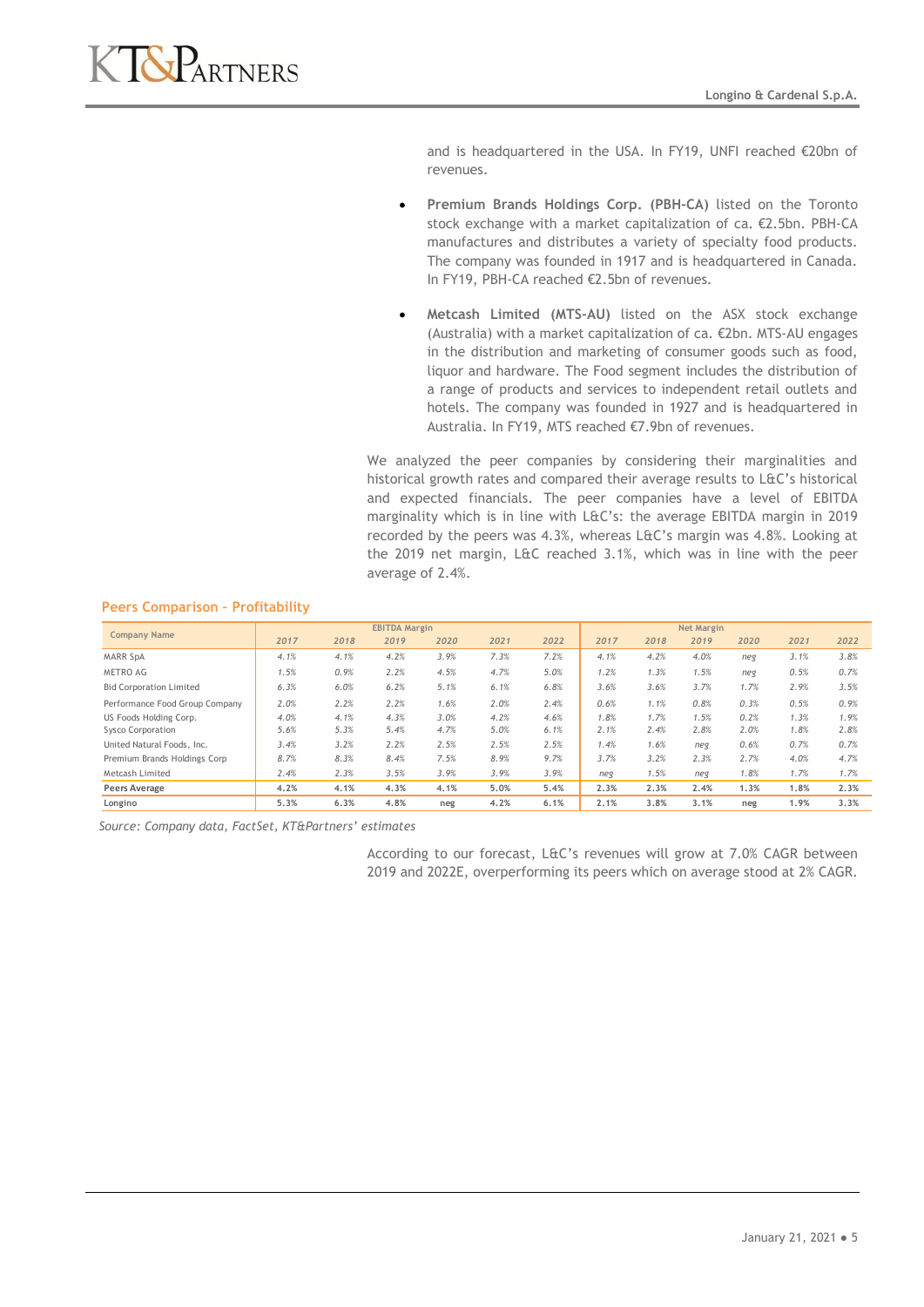We also expect EBITDA to grow at CAGR19-22 of 16%, outperforming its peer average (8%).

#### **Peers Comparison – Sales (€mn) and Sales CAGR (%)**

| <b>Company Name</b>            | <b>Sales</b> |        |        | <b>CAGR</b> |        | <b>Sales</b> |        | <b>CAGR</b> |
|--------------------------------|--------------|--------|--------|-------------|--------|--------------|--------|-------------|
|                                | 2017         | 2018   | 2019   | $17 - 19$   | 2020   | 2021         | 2022   | 2019-'22    |
| <b>MARR SpA</b>                | 1,586        | 1,628  | 1,651  | 2.0%        | 1,118  | 1,524        | 1,688  | 0.7%        |
| <b>METRO AG</b>                | 30,185       | 27,077 | 27,339 | $-4.8%$     | 25,600 | 25,729       | 26,425 | $-1.1%$     |
| <b>Bid Corporation Limited</b> | 7,453        | 7,671  | 7.987  | 3.5%        | 6.065  | 7,042        | 7,501  | $-2.1%$     |
| Performance Food Group Company | 15,377       | 14,777 | 17,307 | 6.1%        | 21,251 | 23,322       | 25,730 | 14.1%       |
| US Foods Holding Corp.         | 21,408       | 20,492 | 23,175 | 4.0%        | 18,847 | 21,782       | 23,562 | 0.6%        |
| Sysco Corporation              | 50.796       | 49,252 | 52,696 | 1.9%        | 44,956 | 41,879       | 48,587 | $-2.7%$     |
| United Natural Foods, Inc.     | 8,481        | 8,567  | 19,625 | n.m.        | 22,602 | 22,468       | 22,754 | 5.1%        |
| Premium Brands Holdings Corp   | 1,501        | 1,979  | 2.457  | 27.9%       | 2.641  | 2,978        | 3,150  | 8.6%        |
| Metcash Limited                | 8,159        | 7,983  | 7.926  | $-1.4%$     | 9,251  | 8,834        | 8,962  | 4.2%        |
| Peers Average                  | 16,105       | 15,492 | 17,796 | 5.1%        | 16,926 | 17,284       | 18,706 | 1.7%        |
| Longino                        | 28.5         | 32.0   | 33.7   | 8.7%        | 19.8   | 35.4         | 41.3   | 7.0%        |

*Source: Company data, FactSet, KT&Partners' estimates*

#### **Peers Comparison – EBITDA (€mn) and EBITDA CAGR (%)**

| <b>Company Name</b>            | <b>EBITDA</b> |       |       | <b>CAGR</b> |        |       | <b>CAGR</b> |          |
|--------------------------------|---------------|-------|-------|-------------|--------|-------|-------------|----------|
|                                | 2017          | 2018  | 2019  | $17 - 19$   | 2020   | 2021  | 2022        | 2019-'22 |
| <b>MARR SpA</b>                | 65            | 67    | 70    | 3.6%        | 43     | 111   | 122         | 20.4%    |
| <b>METRO AG</b>                | 439           | 236   | 608   | 17.7%       | 1,140  | 1,211 | 1,333       | 29.9%    |
| <b>Bid Corporation Limited</b> | 469           | 464   | 493   | 2.6%        | 312    | 432   | 512         | 1.2%     |
| Performance Food Group Company | 312           | 325   | 384   | 11.0%       | 344    | 472   | 619         | 17.3%    |
| US Foods Holding Corp.         | 856           | 847   | 994   | 7.8%        | 566    | 909   | 1,080       | 2.8%     |
| Sysco Corporation              | 2,835         | 2,616 | 2,841 | 0.1%        | 2,126  | 2,113 | 2,960       | 1.4%     |
| United Natural Foods, Inc.     | 291           | 276   | 432   | 21.8%       | 574    | 569   | 575         | 10.1%    |
| Premium Brands Holdings Corp   | 130           | 164   | 207   | 26.3%       | 199    | 264   | 305         | 13.7%    |
| <b>Metcash Limited</b>         | 196           | 184   | 281   | 19.6%       | 363    | 341   | 347         | 7.3%     |
| <b>Peers Average</b>           | 621           | 575   | 701   | 6.2%        | 630    | 714   | 873         | 7.6%     |
| Longino                        | 1.5           | 2.0   | 1.6   | 3.7%        | $-1.2$ | 1.5   | 2.5         | 15.7%    |

*Source: Company data, FactSet, KT&Partners' estimates*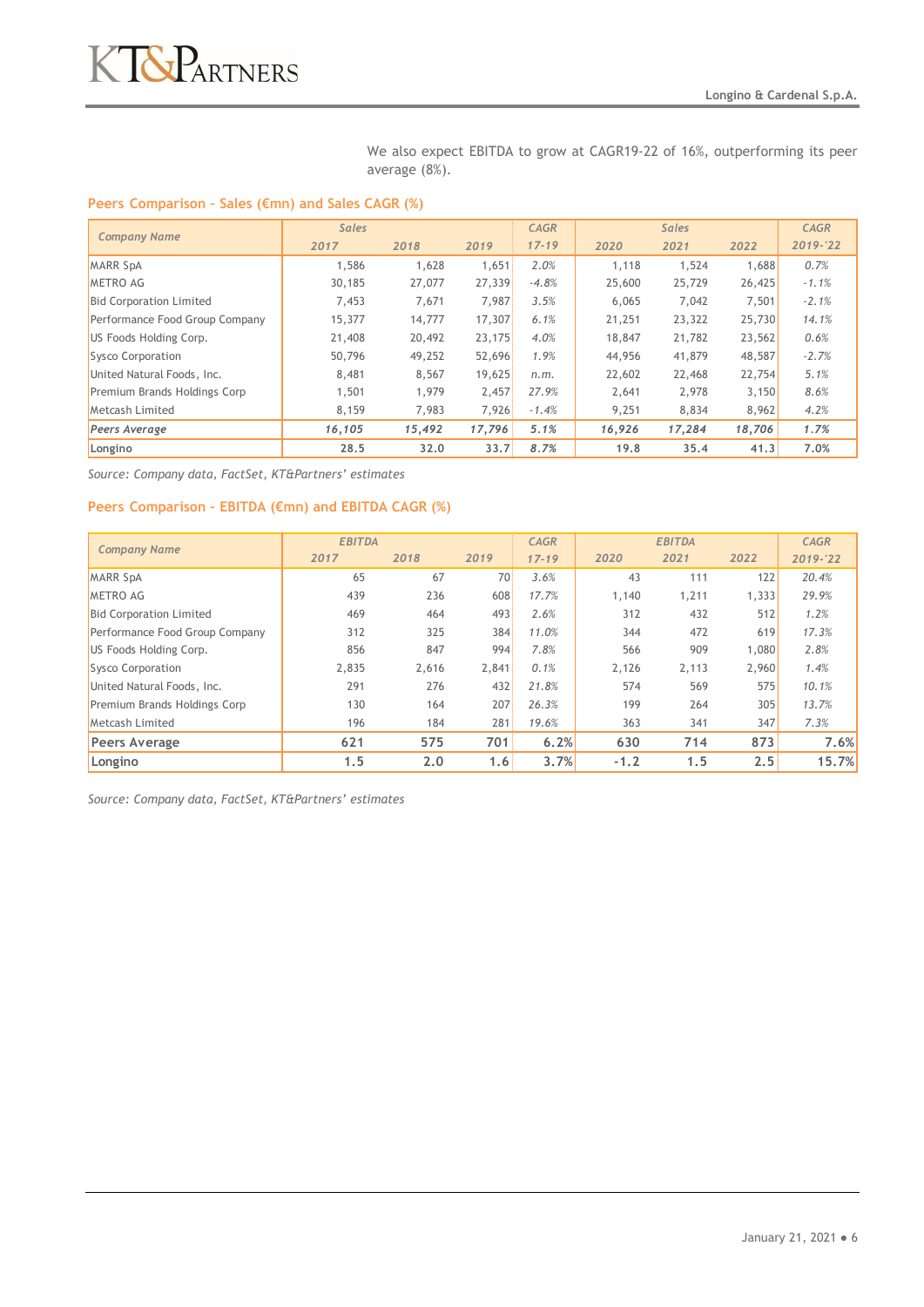# **Market Multiple Valuation**

Following the comparable analysis, we proceeded with the definition of market multiples of the peer group, focusing on 2021 and 2022 data.

#### **Peers Comparison – Market Multiples 2020–22**

| <b>Company Name</b>            | Exchange     | <b>Market</b><br>Cap | <b>EV/SALES</b><br>2020 | <b>EV/SALES</b><br>2021 | <b>EV/SALES</b><br>2022 | EV/EBITDA<br>2020 | EV/EBITDA<br>2021 | EV/EBITDA<br>2022 | <b>EV/EBIT</b><br>2020 | EV/EBIT<br>2021 | <b>EV/EBIT</b><br>2022 | P/E 2020 | P/E 2021 | P/E 2022 |
|--------------------------------|--------------|----------------------|-------------------------|-------------------------|-------------------------|-------------------|-------------------|-------------------|------------------------|-----------------|------------------------|----------|----------|----------|
| <b>MARR SpA</b>                | Milan        | 1,151                | 1.2x                    | 0.9x                    | 0.8x                    | 31.6x             | 12.4x             | 11.3x             | n.m                    | 19.1x           | 14.5x                  | n.m      | 25.0x    | 18.7x    |
| METRO AG                       | <b>XETRA</b> | 3.666                | 0.3x                    | 0.3x                    | 0.3x                    | 6.5x              | 6.2x              | 5.6x              | 26.1x                  | 18.7x           | 14.6x                  | n.m      | 45.9x    | 18.8x    |
| <b>Bid Corporation Limited</b> | <b>JSE</b>   | 5,026                | 0.9x                    | 0.8x                    | 0.8x                    | 18.1x             | 13.0x             | 11.0x             | 27.6x                  | 18.1x           | 14.7x                  | 41.4x    | 23.3x    | 18.0x    |
| Performance Food Group Company | <b>NYSE</b>  | 5.539                | 0.4x                    | 0.3x                    | 0.3x                    | 23.4x             | 17.0x             | 13.0x             | n.m                    | 31.7x           | 20.3x                  | n.m      | 44.1x    | 23.8x    |
| US Foods Holding Corp.         | <b>NYSE</b>  | 6,394                | 0.6x                    | 0.5x                    | 0.5x                    | 19.7x             | 12.2x             | 10.3x             | n.m                    | 19.8x           | 14.9x                  | n.m      | 23.0x    | 16.4x    |
| Sysco Corporation              | <b>NYSE</b>  | 31,446               | 0.9x                    | 0.9x                    | 0.8x                    | 18.2x             | 18.3x             | 13.1x             | 26.6x                  | 26.5x           | 17.3x                  | 36.6x    | 43.0x    | 23.7x    |
| United Natural Foods, Inc.     | <b>NYSE</b>  | 1.061                | 0.2x                    | 0.2x                    | 0.2x                    | 7.5x              | 7.5x              | 7.5x              | 19.4x                  | 14.7x           | 13.8x                  | 8.4x     | 7.4x     | 7.4x     |
| Premium Brands Holdings Corp   | Toronto      | 2,652                | 1.3x                    | 1.1x                    | 1.1x                    | 17.0x             | 12.9x             | 11.1x             | 27.6x                  | 18.7x           | 15.5x                  | 34.5x    | 23.5x    | 18.9x    |
| Metcash Limited                | ASX          | 2.175                | 0.3x                    | 0.3x                    | 0.3x                    | 7.2x              | 7.6x              | 7.5x              | 10.0x                  | 10.9x           | 10.7x                  | 13.5x    | 15.0x    | 14.6x    |
| Average peer group             |              | 6,568                | 0.7x                    | 0.6x                    | 0.6x                    | 16.6x             | 11.9x             | 10.0x             | 22.9x                  | 19.8x           | 15.2x                  | 26.9x    | 27.8x    | 17.8x    |
| Median peer group              |              | 3,666                | 0.6x                    | 0.5x                    | 0.5x                    | 18.1x             | 12.4x             | 11.0x             | 26.3x                  | 18.7x           | 14.7x                  | 34.5x    | 23.5x    | 18.7x    |

*Source: FactSet*

We based our valuation upon a size/liquidity discount of 20%, and our estimates of L&C's EBITDA and net income for 2021 and 2022.

#### **Valuation – EV/EBITDA and P/E**

| Multiple Valuation (€mn)          | 2021E | 2022E |
|-----------------------------------|-------|-------|
| EV/EBITDA Comps                   | 12.4x | 11.0x |
| Longino EBITDA                    | 1.5   | 2.5   |
| Enterprise value                  | 18.3  | 27.8  |
| Longino Net Debt 1H20             | 1.4   | 1.4   |
| <b>Equity Value</b>               | 16.9  | 26.4  |
| Average Equity Value              | 21.6  |       |
| Liquidity Discount                | 20%   |       |
| <b>Equity Value Post-Discount</b> | 17.3  |       |
| Number of shares (mn)             | 6.25  |       |
| Value per Share $\epsilon$        | 2.77  |       |

| 2021E<br>2022E |       |  |
|----------------|-------|--|
| 23.5x          | 18.7x |  |
| 0.7            | 1.4   |  |
| 16.2           | 25.3  |  |
| 20.8           |       |  |
| 20%            |       |  |
| 16.6           |       |  |
| 6.25           |       |  |
| 2.66           |       |  |
|                |       |  |

*Source: Company data, FactSet, KT&Partners' estimates*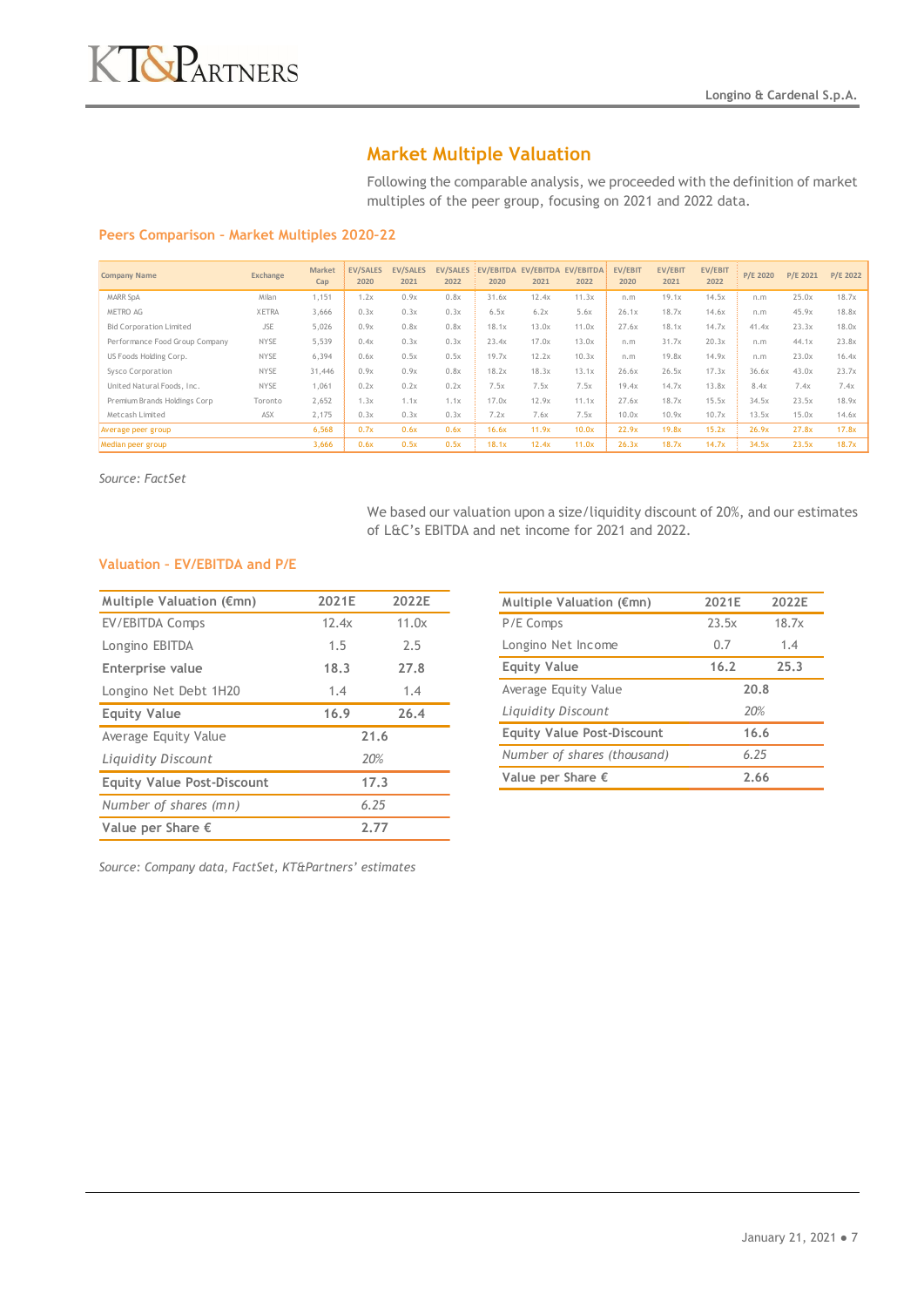

# **DCF Model**

We have also conducted our valuation using a five-year DCF model, based on 10.3% cost of equity, 5% cost of debt and a target capital structure of 85% equity and 15% of debt. The cost of equity is a function of the risk-free rate of 0.8% (Italian 10y BTP), 5.8% equity risk premium (Damodaran for the mature market) and a premium for size and liquidity of 5.2%. We, therefore, obtained 9.5% WACC.

We discounted 2020E-24E annual cash flows and considered a terminal growth rate of 2%; then we carried out a sensitivity analysis on the terminal growth rate (+/- 0.25%) and on WACC (+/- 0.25%).

#### **Valuation – DCF Model**

| $\epsilon$ thousand           | 2020E | 2021E | 2022E | 2023E | 2024E |
|-------------------------------|-------|-------|-------|-------|-------|
| <b>EBIT</b>                   | (1.6) | 1.0   | 2.0   | 2.9   | 3.5   |
| Taxes                         | 0.3   | (0.3) | (0.6) | (0.9) | (1.0) |
| <b>D&amp;A</b>                | 0.4   | 0.4   | 0.5   | 0.6   | 0.7   |
| Change in Net Working Capital | (1.5) | (0.5) | (0.4) | (0.1) | (0.2) |
| Change in Funds               | 0.2   | 0.2   | 0.2   | 0.2   | 0.2   |
| Net Operating Cash Flow       | (2.2) | 0.8   | 1.7   | 2.7   | 3.2   |
| Capex                         | (0.2) | (0.4) | (0.6) | (0.6) | (0.6) |
| <b>FCFO</b>                   | (2.4) | 0.4   | 1.1   | 2.1   | 2,6   |
| g                             | 2.0%  |       |       |       |       |
| Wacc                          | 9.5%  |       |       |       |       |
|                               |       |       |       |       |       |
| FCFO (discounted)             | (2.5) | 0.4   | 0.9   | 1.6   | 1.8   |
| Discounted Cumulated FCFO     | 2.3   |       |       |       |       |
| TV                            | 35.5  |       |       |       |       |
| TV (discounted)               | 24.9  |       |       |       |       |
| <b>Enterprise Value</b>       | 27.1  |       |       |       |       |
| <b>NFP 1H2020A</b>            | 1.4   |       |       |       |       |
| <b>Equity Value</b>           | 25.7  |       |       |       |       |
|                               |       |       |       |       |       |
| Current number of shares (mn) | 6.25  |       |       |       |       |
| Value per share $(\epsilon)$  | 4.11  |       |       |       |       |

*Source: KT&Partners' estimates*

#### **Sensitivity Analysis - Growth rate and WACC – (€ k)**

| l€ mn           |      |       |      | <b>WACC</b> |      |      |
|-----------------|------|-------|------|-------------|------|------|
|                 |      | 10.0% | 9.7% | 9.5%        | 9.2% | 9.0% |
|                 | 1.5% | 22.2  | 23.1 | 24.0        | 25.0 | 26.1 |
| growth          | 1.8% | 22.9  | 23.8 | 24.8        | 25.9 | 27.0 |
| Rate            | 2.0% | 23.7  | 24.6 | 25.7        | 26.8 | 28.0 |
| <b>Terminal</b> | 2.3% | 24.5  | 25.5 | 26.6        | 27.8 | 29.1 |
|                 | 2.5% | 25.3  | 26.4 | 27.6        | 28.9 | 30.3 |

*Source: KT&Partners' estimates*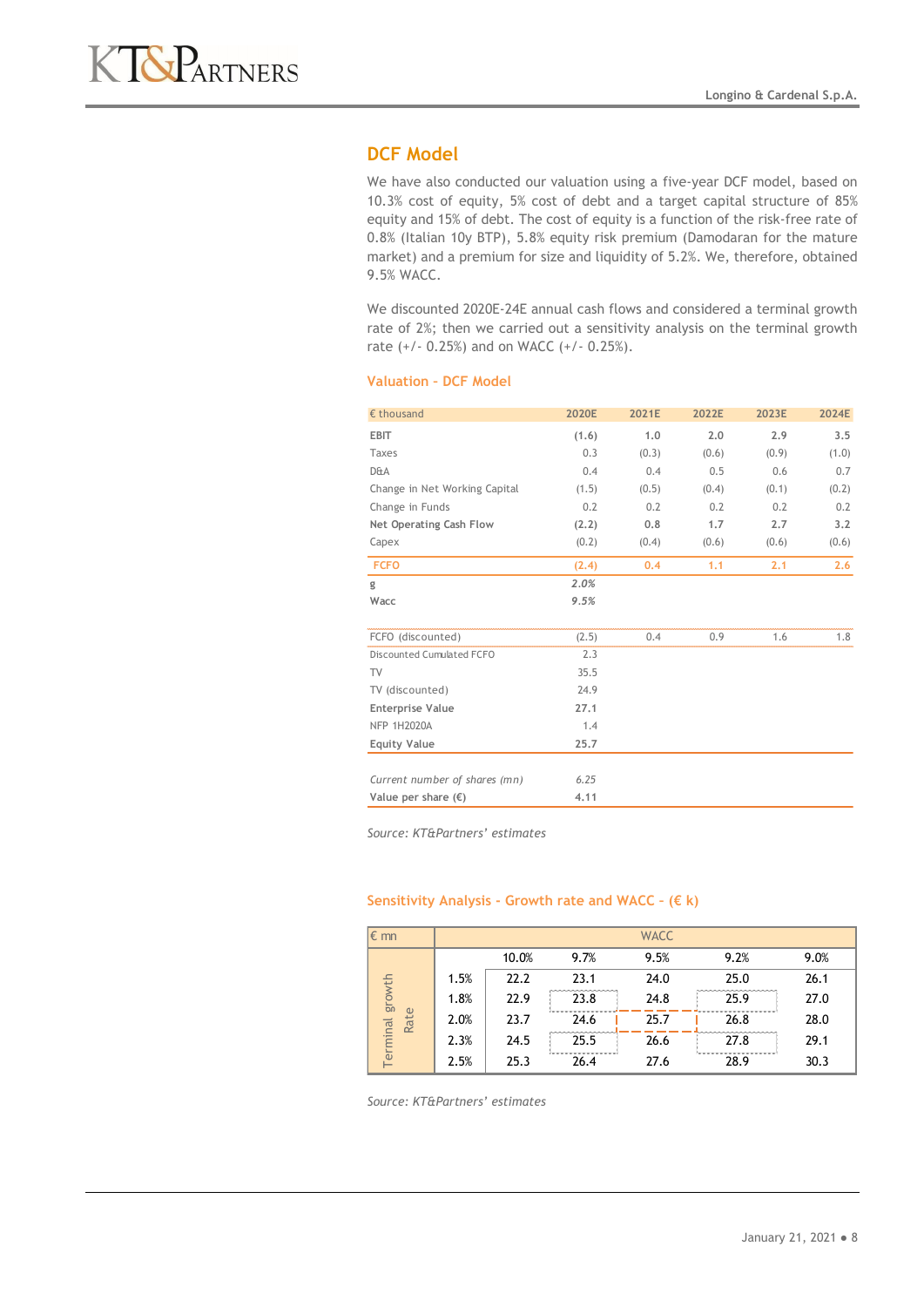

# **DISCLAIMER**

THIS DOCUMENT WAS PREPARED BY GIANCARLO DI VONA - HEAD OF EQUITY RESEARCH – AND MAURO IACCINO – SENIOR ANALYST - ON BEHALF OF KT&PARTNERS S.R.L., WITH REGISTERED OFFICE AT VIA DELLA POSTA 10, MILAN, ITALY, MILAN COMPANY REGISTER NO. 1926922, SPECIALIZING IN FINANCIAL RESEARCH AND ANALYSIS (HEREINAFTER, "KT&PARTNERS").

NO OTHER PEOPLE OR COMPANY CONTRIBUTED TO THE RESEARCH. NEITHER THE MEMBERS OF THE RESEARCH TEAM, NOR ANY PERSON CLOSELY ASSOCIATED WITH THEM HAVE ANY RELATIONSHIPS OR ARE INVOLVED IN CIRCUMSTANCES THAT MAY REASONABLY BE EXPECTED TO IMPAIR THE OBJECTIVITY OF THE RESEARCH, INCLUDING INTERESTS OR CONFLICTS OF INTEREST, ON THEIR PART OR ON THE PART OF ANY NATURAL OR LEGAL PERSON WORKING FOR THEM, WHO WAS INVOLVED IN PRODUCING THE RESEARCH.

FOR THIS PURPOSE, THE MEMBERS OF THE RESEACH TEAM CERTIFY THAT: (I) THEY HAVE NOT RECEIVED AND WILL NOT RECEIVE ANY DIRECT OR INDIRECT COMPENSATION IN EXCHANGE FOR ANY VIEWS EXPRESSED IN THE RESEARCH; (II) THEY DO NOT OWN ANY SECURITIES AND/OR ANY OTHER FINANCIAL INSTRUMENTS ISSUED BY THE COMPANY OR ANY FINANCIAL INSTRUMENT WHICH THE PRICE DEPENDS ON, OR IS LINKED TO ANY SECURITIES AND/OR ANY FINANCIAL INSTRUMENTS ISSUED BY THE COMPANY; (III) NEITHER THE ANALYSTS NOR ANY MEMBER OF THE ANALYST'S HOUSEHOLD SERVE AS AN OFFICER, DIRECTOR OR ADVISORY BOARD MEMBER OF THE COMPANY.

KT&PARTNERS HAS IN PLACE AN EQUITY RESEARCH POLICY, IN ORDER TO RULE RESEARCH SERVICES IN COMPLIANCE WITH PARLIAMENT REGULATION (EU) NO.596/2014 AND COMMISSION DELEGATED REGULATION (EU) NO. 958/2016 ON MARKET ABUSE. IN THIS POLICY, THERE ARE ALSO DESCRIBED THE ORGANIZATIONAL MECHANISMS ADOPTED BY KT&PARTNERS TO PREVENT AND PROFESSIONALLY MANAGE CONFLICTS OF INTEREST THAT MAY BE ARISE DURING THE PERFORMANCE OF THE RESEARCH. IN ANY CASE, CHINESE WALLS AND OTHER INFORMATION BARRIERS ARE IN PLACE TO AVOID THE EXCHANGE OF CONFIDENTIAL INFORMATION BETWEEN THE EQUITY RESEARCH DEPARTMENT AND OTHER SERVICES AREAS.

KT&PARTNERS S.R.L. HAS IN PLACE A COMMERCIAL AGREEMENT WITH LONGINO & CARDENAL S.P.A. ANY PRIVILEGED INFORMATION IS ACCURATELY MAINTAINED RESERVED AND IS NOT AVAILABLE FOR THE RESEARCH TEAM WHICH PREPARED THIS DOCUMENT.

KT&PARTNERS PREPARED THIS DOCUMENT ON BEHALF OF LONGINO & CARDENAL ACCORDING TO AN AGREEMENT ENTERED WITH THE SAME AND ON THE BASIS OF THE DATA AND PUBLIC INFORMATION PROVIDED BY THE SAME OR DERIVED FROM SOURCES DEEMED SERIOUS AND RELIABLE ON THE FINANCIAL MARKET BUT WHOSE ABSOLUTE TRUSTWORTHINESS, COMPLETENESS, AND ACCURACY CANNOT BE GUARANTEED. THE FEES AGREED FOR THIS RESEARCH DO NOT DEPEND ON THE RESULTS OF THE RESEARCH.

THIS DOCUMENT IS A SOURCE OF INFORMATION ONLY, AND IS NOT PART OF, AND IN NO WAY MUST BE CONSIDERED AN OFFER TO SELL, SUBSCRIBE OR TRADE, OR A SOLICITATION TO PURCHASE, SUBSCRIBE OR TRADE, FINANCIAL INSTRUMENTS/PRODUCTS, OR IN GENERAL TO INVEST, NOR MUST IT BE CONSIDERED ANY FORM OF CONSULTING FOR AN INVESTMENT IN FINANCIAL INSTRUMENTS.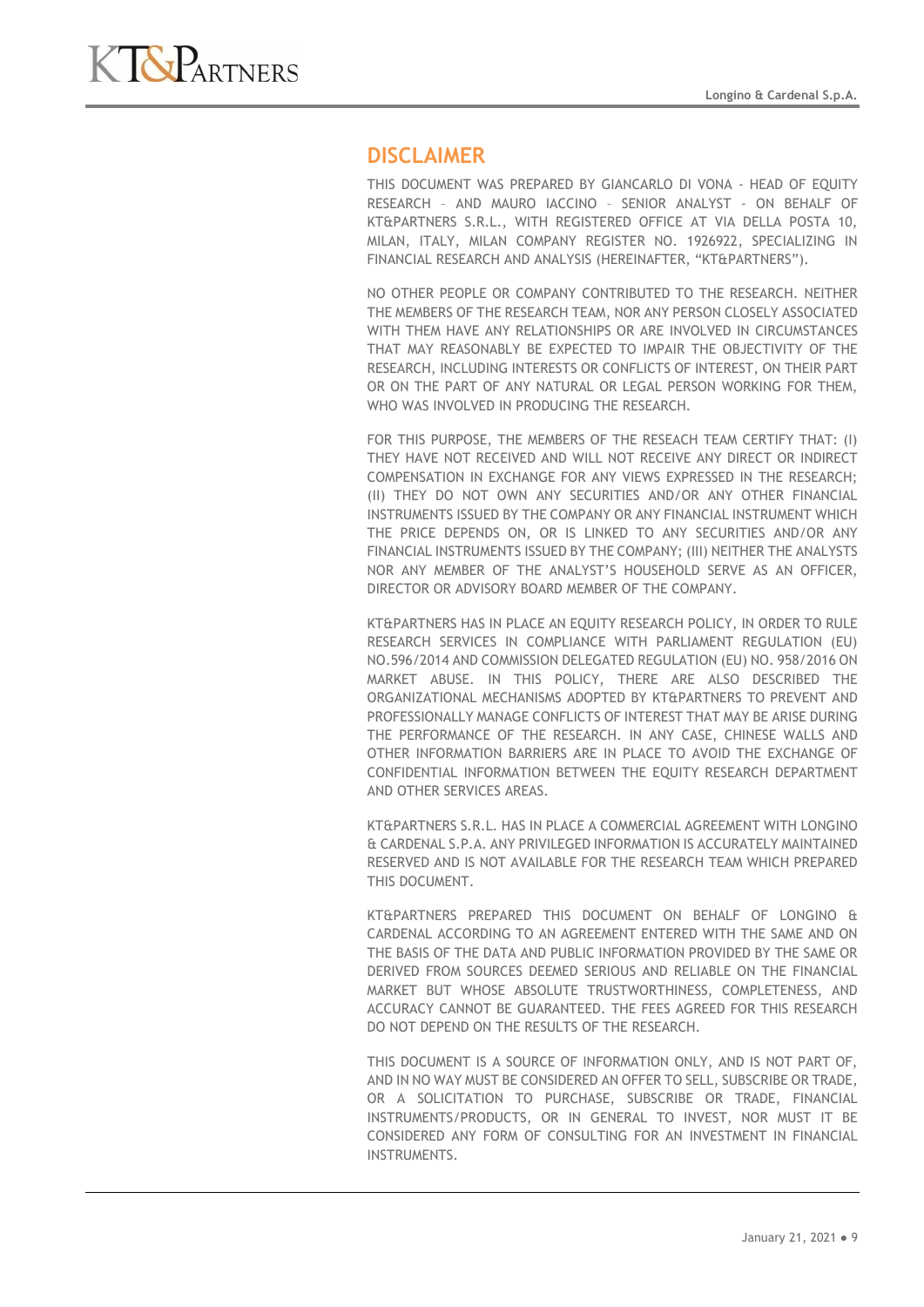

THE INFORMATION PROVIDED IN THIS DOCUMENT MUST NOT BE UNDERSTOOD AS A REQUEST OR SUGGESTION TO CONDUCT OR CARRY OUT A SPECIFIC TRANSACTION.

EACH INVESTOR MUST FORM HIS/HER OWN OPINION BASED EXCLUSIVELY ON HIS/HER ASSESSMENT OF THE ADVISABILITY OF INVESTING. ANY INVESTMENT DECISION MADE ON THE BASIS OF THE INFORMATION AND ANALYSES IN THIS DOCUMENT IS THE EXCLUSIVE RESPONSIBILITY OF THE RECIPIENTS OF THIS DOCUMENT, WHO MUST CONSIDER THIS DOCUMENT MERELY AS A SOURCE OF INFORMATION AND ANALYSIS TO SUPPORT SUCH DECISION.

ANY OPINIONS, FORECAST OR ESTIMATES CONTAINED HEREIN CONSTITUTE A JUDGEMENT AS AT THE DATE OF THIS DOCUMENT, AND THERE CAN BE NO ASSURANCE THAT THE FUTURE RESULTS OF THE COMPANY AND/OR ANY FUTURE EVENTS WILL BE CONSISTENT WITH ANY OF SUCH OPINIONS, FORECAST OR ESTIMATES.

KT&PARTNERS MAKES NO EXPLICIT OR IMPLICIT GUARANTEE WITH RESPECT TO PERFORMANCE OR THE OUTCOME OF ANY INVESTMENT OR PROJECTIONS MADE.

THEREFORE, KT&PARTNERS, ITS REPRESENTATIVES AND/OR EMPLOYEES WILL NOT BE LIABLE FOR ANY EFFECT DERIVING FROM THE USE OF THIS DOCUMENT, AND HEREBY DECLINE ALL LIABILITY FOR ANY DIRECT OR INDIRECT DAMAGES, FINANCIAL OR OTHERWISE, DERIVING FROM ANY USE OF THE INFORMATION IT CONTAINS.

KT&PARTNERS AIMS TO PROVIDE CONTINUOUS COVERAGE OF THE COMPANY IN CONJUNCTION WITH ANY EXCEPTIONAL EVENT THAT OCCURS AFFECTING THE ISSUER'S SPHERE OF OPERATIONS AND IN ANY CASE AT LEAST TWICE PER YEAR.

IN THIS STUDY DCF AND MULTIPLE VALUATION MODELS HAVE BEEN USED. RECOMMENDATIONS FOLLOW THE FOLLOWING RULES:

- ADD FOR A FAIR VALUE > 15% ON CURRENT PRICE
- HOLD FOR A FAIR VALUE <15% o >-15% ON CURRENT PRICE
- REDUCE FOR A FAIR VALUE < 15% ON CURRENT PRICE